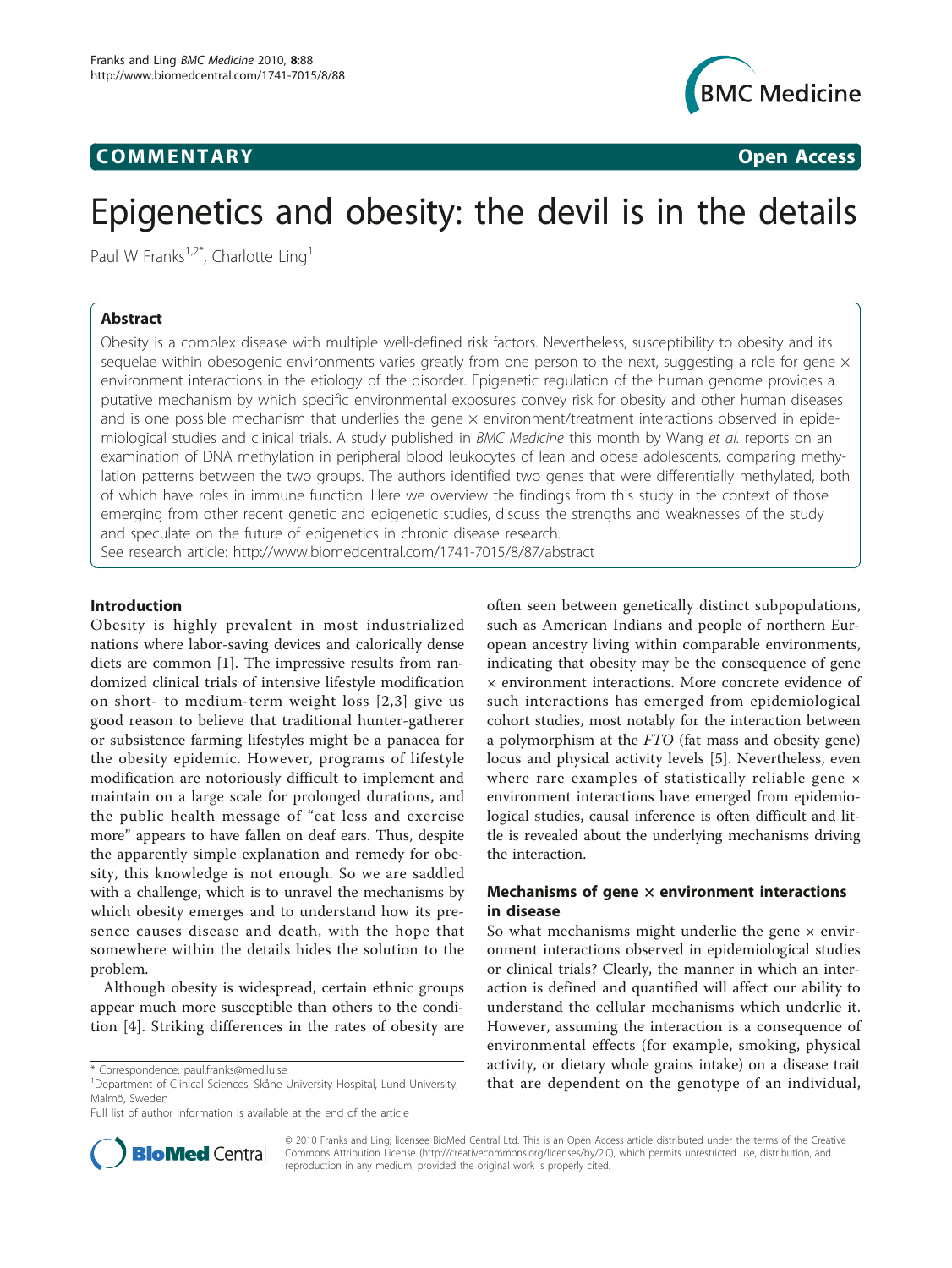

there are probably at least two closely related mechanisms that might give rise to the interaction (Figure 1).

The first involves differential transcription rates across genotypes in response to environmental stimuli. During aerobic exercise, as an example, subsets of genes, particularly those involved in oxidative energy metabolism, are upregulated [[6\]](#page-3-0). If the rates of transcription or translation of these genes were to differ by genotype, one might, at a population level, observe a gene  $\times$  lifestyle interaction on a clinical phenotype such as blood glucose concentrations. The second mechanism by which genes and environmental factors might interact involves epigenetic factors, such as DNA methylation and histone modifications.

The word epigenetics describes the phenomena of inherited changes in gene function that occur independently of changes in the nucleotide sequence [\[7](#page-3-0)]. Initially, it was believed that epigenetic modifications were unidirectional, but recent studies have demonstrated that the epigenome is in fact highly dynamic, changing in response to nutrient availability, physical exercise and aging, among other exposures [\[8](#page-3-0)-[22](#page-3-0)]. While nearly all cells in the body have the same nuclear genome, different cell types have their own epigenomes, a characteristic essential for the development of cell-specific phenotypes. In differentiated mammalian cells, DNA methylation occurs primarily to cytosines in CpGdinucleotides[[23\]](#page-3-0). DNA methylation of gene promoters has also been implicated in transcriptional silencing, mainly through repressed transcription factor binding to gene promoters or by recruiting methyl-CG-binding proteins, which in turn recruit histone deacetyltransferases (HDACs) and corepressors. By virtue of the cell's capacity for histone modification, it can control its chromatin structure and either activate or suppress the transcription of its genes. Early-life nutrition represents an intriguing example of how environmentally augmented epigenetic events might affect an individual's response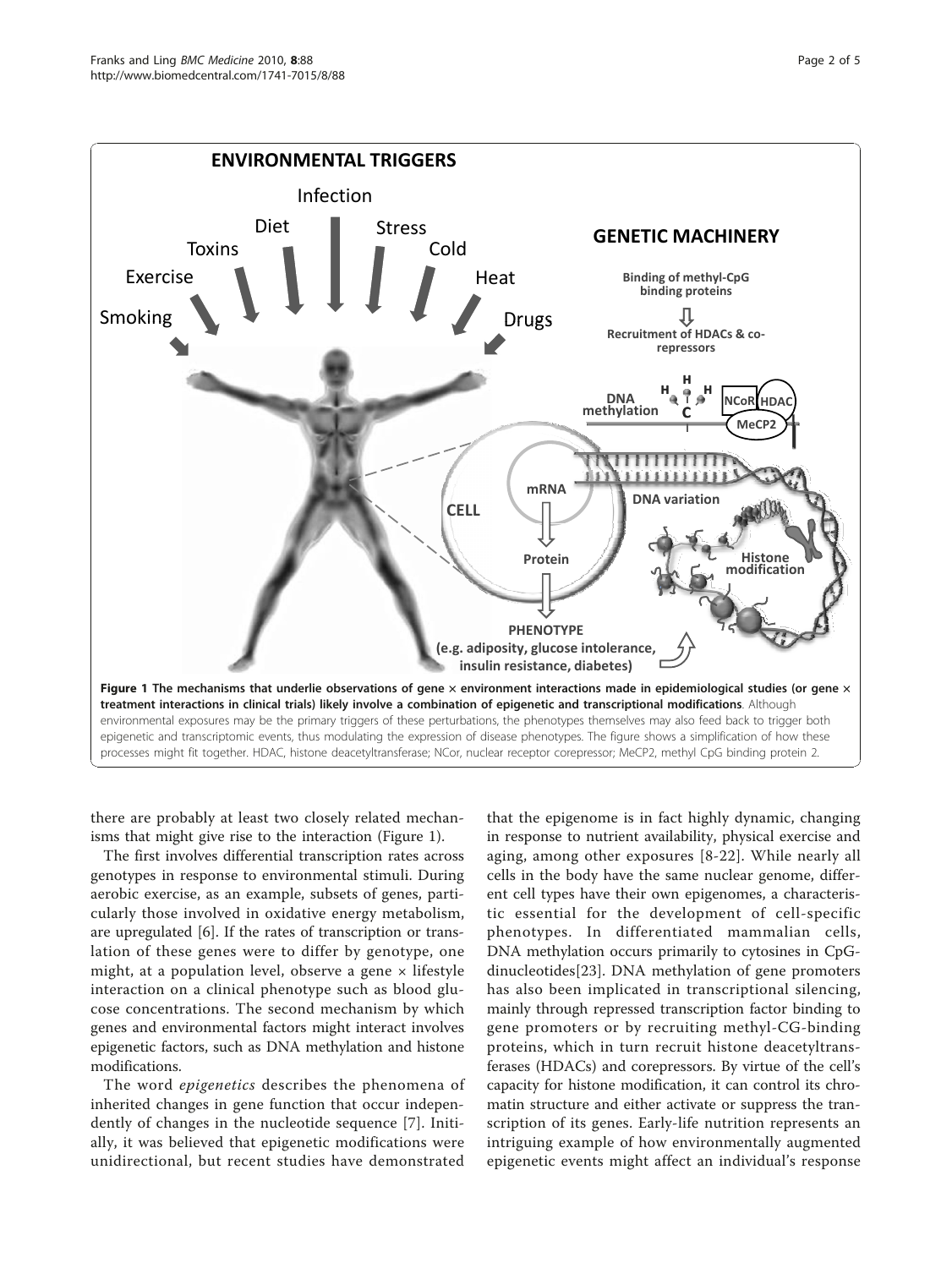to metabolic load and disease susceptibility in adulthood, with numerous studies lending weight to this hypothesis [\[14](#page-3-0)-[16,24,25](#page-3-0)]. Nevertheless, our understanding of how epigenetic events early in life influence the development of obesity and its comorbidities remains fairly rudimentary.

This month in BMC Medicine, Wang et al. [\[26](#page-4-0)] report a study in which they examined DNA methylation in isolated blood leukocytes and its relationship with obesity-induced immune dysfunction in seven lean and seven obese African American male adolescents. Specifically, the authors examined DNA methylation in peripheral blood leukocytes at approximately 27,000 CpG sites spread across more than 14,000 genes and compared methylation patterns between the two groups. Epigenetic studies are often constrained in their size by the high costs of the methylation chips (although this obstacle is receding as the technology becomes less expensive). This, in combination with the multitude of hypothesis tests that are performed in multiplex experiments and the corresponding procedures to correct for type 1 errors, render almost all existing epigenetic studies underpowered to detect statistically robust effects. Such is the case with the study conducted by Wang et al.; indeed, none of the findings from the first phase of their experiment remained statistically significant after correction for multiple testing. Despite this, the authors carried forward their most promising findings (defined as either genes yielding association P values  $\leq 2 \times 10^{-4}$  or those with differences in DNA methylation ≥27.1%) for replication in a cohort composed of 45 obese and 46 lean individuals. In these replication analyses, two of six genes were differentially methylated in obese compared with lean individuals; the levels of DNA methylation for UBASH3A (ubiquitin-associated and SH3 domaincontaining A) and TRIM3 (tripartite motif-containing 3) were higher and lower, respectively, in obese compared with lean individuals, findings that were directionally consistent with those from the first phase of the study.

Interestingly, recent genome-wide scans have implicated DNA variants proximal to UBASH3A, which encodes a T-cell signaling- and activation-regulating protein [[27\]](#page-4-0), in the development of type 1 diabetes [\[28](#page-4-0)]. Thus, the findings of Wang et al., when placed in context with existing genetic data, suggest that UBASH3A may play a role in obesity-induced immune dysfunction. Intriguingly, TRIM3, which belongs to the superfamily of TRIM proteins, is also involved in immune response [[29\]](#page-4-0), which may explain why differential methylation patterns of these genes were visible in blood leukocytes.

The study by Wang et al. is small and probably underpowered to detect all but the largest differences in DNA methylation. It may be, therefore, that with a larger sample size, statistically significant differences in DNA methylation patterns for many other genes that are smaller in magnitude than for UBASH3A and TRIM1 would be observable. The detection of other CpG sites and genes might also be facilitated by the application of methods that afford greater genomic coverage, such as deep sequencing combined with either bisulfite-treated DNA or immunoprecipitation of methylated DNA.

While peripheral blood leukocytes are attractive for epigenetic studies, not least because they can be easily obtained, there are many other cell types and tissues involved in the pathogenesis of obesity and its comorbidities, such as adipose tissue, skeletal muscle and hypothalamus, the examination of which could be well worthwhile in the context of epigenetics. Along these lines, Bouchard et al. [[17](#page-3-0)] recently provided some of the first evidence that DNA methylation in adipose tissue differs in people who respond well and those who respond poorly to caloric restriction for weight loss. Elsewhere, a high-fat diet lasting 5 days was shown to affect DNA methylation of a major transcriptional coactivator (peroxisome proliferator-activated receptor-g coactivator 1- $\alpha$ ) of genes involved in oxidative energy metabolism [[13\]](#page-3-0). Furthermore, in studies examining early life overnutrition and obesity, DNA methylation of the hyperthalamically expressed pro-opiomelanocortin promoter, which plays an important role in hunger and satiation [\[30](#page-4-0)], was observed. While these studies imply that epigenetic modifications cause obesity, metabolic disease and its complications, it is virtually impossible to establish whether changes in methylation precede the development of obesity or vice versa. Indeed, these relationships may not be causal at all, but consequences of confounding by factors correlated with obesity and DNA methylation, such as physical inactivity, nutrition or smoking.

Elucidating causal relationships between DNA methylation and obesity will be necessary if observations of the nature described by Wang et al. are to be of clinical value. Inevitably, this probably means that randomized, controlled trials of weight loss or weight gain interventions, where DNA methylation patterns are assessed before and after the intervention and subsequently compared between the treatment and control arms of the trial, are required. It will also be necessary to examine whether changes in DNA methylation correspond with changes in gene transcription and/or translation, as well as more distal, clinically relevant phenotypes. Assessing these relationships in diverse tissues and cell types and in different demographic groups and environmental contexts will further advance our understanding of how epigenetic events affect an individual's predisposition to obesity, or how obesity impacts the epigenome. Whether changes in DNA methylation are associated with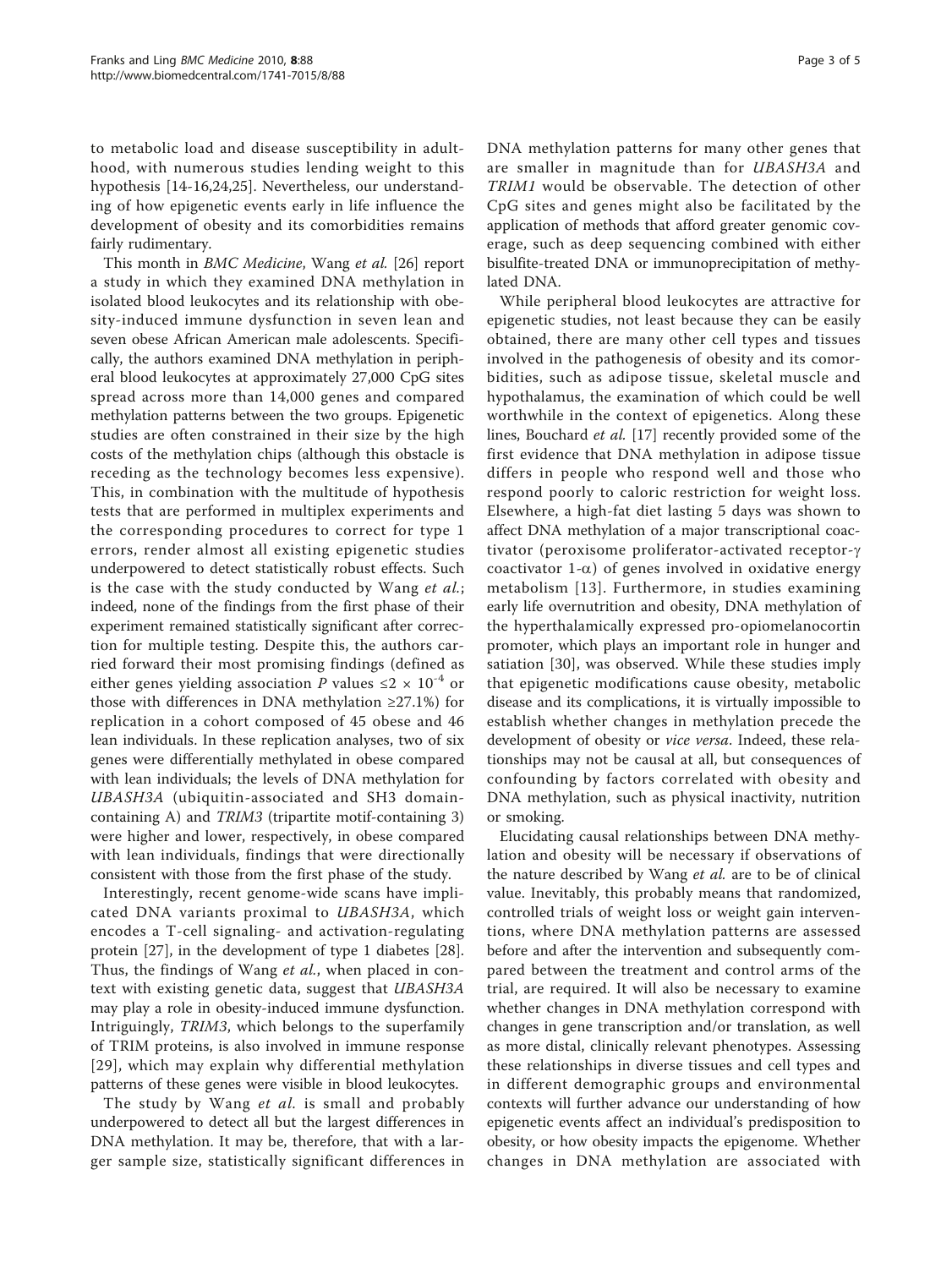<span id="page-3-0"></span>obesity-induced histone modifications of the same genes (that is, whether DNA methylation coincides with the presence of closed histone marks) represents another interesting but as yet unanswered question.

## Concluding remarks

In summary, Wang et al.'s study provides tentative evidence that DNA methylation at two loci, UBASH3A and TRIM3, may be implicated in the pathogenesis of obesity. Replication of these findings in independent settings will be necessary to ensure that these findings are true positives, and to fairly conclude that the relationships are causal will require appropriately designed experimental studies. Because of these and other hurdles facing the field of epigenetics, identifying a meaningful clinical application for epigenetics in the prevention or treatment of obesity is likely to remain more vision than reality for some time to come.

#### Acknowledgements

Both authors were supported in part by grants from the Swedish Research Council, Novo Nordisk and Swedish Diabetes Association, and PWF was supported by grants from the Swedish Heart Lung Foundation.

#### Author details

<sup>1</sup>Department of Clinical Sciences, Skåne University Hospital, Lund University, Malmö, Sweden. <sup>2</sup>Department of Nutrition, Harvard School of Public Health, Boston, MA, USA.

#### Authors' contributions

PWF wrote the first draft of the article. Both authors contributed to the development of the draft.

#### Competing interests

The authors declare that they have no competing interests.

#### Received: 1 November 2010 Accepted: 21 December 2010 Published: 21 December 2010

#### References

- World Health Organization: Global Health Risks: Mortality and Burden of Disease Attributable to Selected Major Risk Factors Geneva, Switzerland: World Health Organization; 2009.
- 2. Knowler WC, Barrett-Connor E, Fowler SE, Hamman RF, Lachin JM, Walker EA, Nathan DM: [Reduction in the incidence of type 2 diabetes](http://www.ncbi.nlm.nih.gov/pubmed/11832527?dopt=Abstract) [with lifestyle intervention or metformin.](http://www.ncbi.nlm.nih.gov/pubmed/11832527?dopt=Abstract) N Engl J Med 2002, 346:393-403.
- Tuomilehto J, Lindstrom J, Eriksson JG, Valle TT, Hamalainen H, Ilanne-Parikka P, Keinanen-Kiukaanniemi S, Laakso M, Louheranta A, Rastas M, Salminen V, Aunola S, Cepaitis Z, Moltchanov V, Hakumaki M, Mannelin M, Martikkala V, Sundvall J, Uusitupa M, Finnish Diabetes Prevention Study Group: [Prevention of type 2 diabetes mellitus by changes in lifestyle](http://www.ncbi.nlm.nih.gov/pubmed/11333990?dopt=Abstract) [among subjects with impaired glucose tolerance.](http://www.ncbi.nlm.nih.gov/pubmed/11333990?dopt=Abstract) N Engl J Med 2001, 344:1343-1350.
- Ogden CL, Carroll MD, Curtin LR, McDowell MA, Tabak CJ, Flegal KM: [Prevalence of overweight and obesity in the United States, 1999-2004.](http://www.ncbi.nlm.nih.gov/pubmed/16595758?dopt=Abstract) JAMA 2006, 295:1549-1555.
- 5. Andreasen CH, Stender-Petersen KL, Mogensen MS, Torekov SS, Wegner L, Andersen G, Nielsen AL, Albrechtsen A, Borch-Johnsen K, Rasmussen SS, Clausen JO, Sandbaek A, Lauritzen T, Hansen L, Jorgensen T, Pedersen O, Hansen T: [Low physical activity accentuates the effect of the FTO](http://www.ncbi.nlm.nih.gov/pubmed/17942823?dopt=Abstract) [rs9939609 polymorphism on body fat accumulation.](http://www.ncbi.nlm.nih.gov/pubmed/17942823?dopt=Abstract) Diabetes 2008, 57:95-101.
- Franks PW, Loos RJ: [PGC-1alpha gene and physical activity in type 2](http://www.ncbi.nlm.nih.gov/pubmed/17031255?dopt=Abstract) [diabetes mellitus.](http://www.ncbi.nlm.nih.gov/pubmed/17031255?dopt=Abstract) Exerc Sport Sci Rev 2006, 34:171-175.
- 7. Bird A: [Perceptions of epigenetics.](http://www.ncbi.nlm.nih.gov/pubmed/17522671?dopt=Abstract) Nature 2007, 447:396-398.
- 8. McGee SL, Hargreaves M: [Exercise and myocyte enhancer factor 2](http://www.ncbi.nlm.nih.gov/pubmed/15111488?dopt=Abstract) [regulation in human skeletal muscle.](http://www.ncbi.nlm.nih.gov/pubmed/15111488?dopt=Abstract) Diabetes 2004, 53:1208-1214.
- 9. McGee SL, Hargreaves M: [Exercise and skeletal muscle glucose](http://www.ncbi.nlm.nih.gov/pubmed/16620308?dopt=Abstract) [transporter 4 expression: molecular mechanisms.](http://www.ncbi.nlm.nih.gov/pubmed/16620308?dopt=Abstract) Clin Exp Pharmacol Physiol 2006, 33:395-399.
- 10. McGee SL, Howlett KF, Starkie RL, Cameron-Smith D, Kemp BE, Hargreaves M: [Exercise increases nuclear AMPK](http://www.ncbi.nlm.nih.gov/pubmed/12663462?dopt=Abstract) α<sub>2</sub> [in human skeletal](http://www.ncbi.nlm.nih.gov/pubmed/12663462?dopt=Abstract) [muscle.](http://www.ncbi.nlm.nih.gov/pubmed/12663462?dopt=Abstract) Diabetes 2003, 52:926-928.
- 11. McGee SL, Sparling D, Olson AL, Hargreaves M: [Exercise increases MEF2](http://www.ncbi.nlm.nih.gov/pubmed/16368714?dopt=Abstract) [and GEF DNA-binding activity in human skeletal muscle.](http://www.ncbi.nlm.nih.gov/pubmed/16368714?dopt=Abstract) FASEB J 2006, 20:348-349.
- 12. McGee SL, van Denderen BJ, Howlett KF, Mollica J, Schertzer JD, Kemp BE, Hargreaves M: [AMP-activated protein kinase regulates GLUT4](http://www.ncbi.nlm.nih.gov/pubmed/18184930?dopt=Abstract) [transcription by phosphorylating histone deacetylase 5.](http://www.ncbi.nlm.nih.gov/pubmed/18184930?dopt=Abstract) Diabetes 2008, 57:860-867.
- 13. Brøns C, Jacobsen S, Nilsson E, Rönn T, Jensen CB, Storgaard H, Poulsen P, Groop L, Ling C, Astrup A, Vaag A: [Deoxyribonucleic acid methylation and](http://www.ncbi.nlm.nih.gov/pubmed/20410232?dopt=Abstract) [gene expression of PPARGC1A in human muscle is influenced by high](http://www.ncbi.nlm.nih.gov/pubmed/20410232?dopt=Abstract)[fat overfeeding in a birth-weight-dependent manner.](http://www.ncbi.nlm.nih.gov/pubmed/20410232?dopt=Abstract) J Clin Endocrinol Metab 2010, 95:3048-3056.
- 14. Lillycrop KA, Phillips ES, Jackson AA, Hanson MA, Burdge GC: [Dietary](http://www.ncbi.nlm.nih.gov/pubmed/15930441?dopt=Abstract) [protein restriction of pregnant rats induces and folic acid](http://www.ncbi.nlm.nih.gov/pubmed/15930441?dopt=Abstract) [supplementation prevents epigenetic modification of hepatic gene](http://www.ncbi.nlm.nih.gov/pubmed/15930441?dopt=Abstract) [expression in the offspring.](http://www.ncbi.nlm.nih.gov/pubmed/15930441?dopt=Abstract) J Nutr 2005, 135:1382-1386.
- 15. Lillycrop KA, Phillips ES, Torrens C, Hanson MA, Jackson AA, Burdge GC: [Feeding pregnant rats a protein-restricted diet persistently alters the](http://www.ncbi.nlm.nih.gov/pubmed/18186951?dopt=Abstract) [methylation of specific cytosines in the hepatic PPAR alpha promoter of](http://www.ncbi.nlm.nih.gov/pubmed/18186951?dopt=Abstract) [the offspring.](http://www.ncbi.nlm.nih.gov/pubmed/18186951?dopt=Abstract) Br J Nutr 2008, 100:278-282.
- 16. Lillycrop KA, Slater-Jefferies JL, Hanson MA, Godfrey KM, Jackson AA, Burdge GC: [Induction of altered epigenetic regulation of the hepatic](http://www.ncbi.nlm.nih.gov/pubmed/17433129?dopt=Abstract) [glucocorticoid receptor in the offspring of rats fed a protein-restricted](http://www.ncbi.nlm.nih.gov/pubmed/17433129?dopt=Abstract) [diet during pregnancy suggests that reduced DNA methyltransferase-1](http://www.ncbi.nlm.nih.gov/pubmed/17433129?dopt=Abstract) [expression is involved in impaired DNA methylation and changes in](http://www.ncbi.nlm.nih.gov/pubmed/17433129?dopt=Abstract) [histone modifications.](http://www.ncbi.nlm.nih.gov/pubmed/17433129?dopt=Abstract) Br J Nutr 2007, 97:1064-1073.
- 17. Bouchard L, Rabasa-Lhoret R, Faraj M, Lavoie ME, Mill J, Pérusse L, Vohl MC: [Differential epigenomic and transcriptomic responses in subcutaneous](http://www.ncbi.nlm.nih.gov/pubmed/19939982?dopt=Abstract) [adipose tissue between low and high responders to caloric restriction.](http://www.ncbi.nlm.nih.gov/pubmed/19939982?dopt=Abstract) Am J Clin Nutr 2010, 91:309-320.
- 18. Fraga MF, Ballestar E, Paz MF, Ropero S, Setien F, Ballestar ML, Heine-Suner D, Cigudosa JC, Urioste M, Benitez J, Boix-Chornet M, Sanchez-Aguilera A, Ling C, Carlsson E, Poulsen P, Vaag A, Stephan Z, Spector TD, Wu YZ, Plass C, Esteller M: [Epigenetic differences arise during the lifetime](http://www.ncbi.nlm.nih.gov/pubmed/16009939?dopt=Abstract) [of monozygotic twins.](http://www.ncbi.nlm.nih.gov/pubmed/16009939?dopt=Abstract) Proc Natl Acad Sci USA 2005, 102:10604-10609.
- 19. Ling C, Groop L: [Epigenetics: a molecular link between environmental](http://www.ncbi.nlm.nih.gov/pubmed/19940235?dopt=Abstract) [factors and type 2 diabetes.](http://www.ncbi.nlm.nih.gov/pubmed/19940235?dopt=Abstract) Diabetes 2009, 58:2718-2725.
- 20. Ling C, Del Guerra S, Lupi R, Rönn T, Granhall C, Luthman H, Masiello P, Marchetti P, Groop L, Del Prato S: [Epigenetic regulation of PPARGC1A in](http://www.ncbi.nlm.nih.gov/pubmed/18270681?dopt=Abstract) [human type 2 diabetic islets and effect on insulin secretion.](http://www.ncbi.nlm.nih.gov/pubmed/18270681?dopt=Abstract) Diabetologia 2008, 51(4):615-22.
- 21. Ronn T, Poulsen P, Hansson O, Holmkvist J, Almgren P, Nilsson P, Tuomi T, Isomaa B, Groop L, Vaag A, Ling C: [Age influences DNA methylation and](http://www.ncbi.nlm.nih.gov/pubmed/18488190?dopt=Abstract) [gene expression of COX7A1 in human skeletal muscle.](http://www.ncbi.nlm.nih.gov/pubmed/18488190?dopt=Abstract) Diabetologia 2008, 51:1159-1168.
- 22. Ling C, Poulsen P, Simonsson S, Ronn T, Holmkvist J, Almgren P, Hagert P, Nilsson E, Mabey AG, Nilsson P, Vaag A, Groop L: [Genetic and epigenetic](http://www.ncbi.nlm.nih.gov/pubmed/17948130?dopt=Abstract) [factors are associated with expression of respiratory chain component](http://www.ncbi.nlm.nih.gov/pubmed/17948130?dopt=Abstract) [NDUFB6 in human skeletal muscle.](http://www.ncbi.nlm.nih.gov/pubmed/17948130?dopt=Abstract) J Clin Invest 2007, 117:3427-3435.
- 23. Lister R, Pelizzola M, Dowen RH, Hawkins RD, Hon G, Tonti-Filippini J, Nery JR, Lee L, Ye Z, Ngo QM, Edsall L, Antosiewicz-Bourget J, Stewart R, Ruotti V, Millar AH, Thomson JA, Ren B, Ecker JR: [Human DNA methylomes](http://www.ncbi.nlm.nih.gov/pubmed/19829295?dopt=Abstract) [at base resolution show widespread epigenomic differences.](http://www.ncbi.nlm.nih.gov/pubmed/19829295?dopt=Abstract) Nature 2009, 462:315-322.
- 24. Tobi EW, Lumey LH, Talens RP, Kremer D, Putter H, Stein AD, Slagboom PE, Heijmans BT: [DNA Methylation differences after exposure to prenatal](http://www.ncbi.nlm.nih.gov/pubmed/19656776?dopt=Abstract) [famine are common and timing- and sex-specific.](http://www.ncbi.nlm.nih.gov/pubmed/19656776?dopt=Abstract) Hum Mol Genet 2009, 18:4046-4053.
- 25. Heijmans BT, Tobi EW, Stein AD, Putter H, Blauw GJ, Susser ES, Slagboom PE, Lumey LH: [Persistent epigenetic differences associated](http://www.ncbi.nlm.nih.gov/pubmed/18955703?dopt=Abstract) [with prenatal exposure to famine in humans.](http://www.ncbi.nlm.nih.gov/pubmed/18955703?dopt=Abstract) Proc Natl Acad Sci USA 2008, 105:17046-17049.